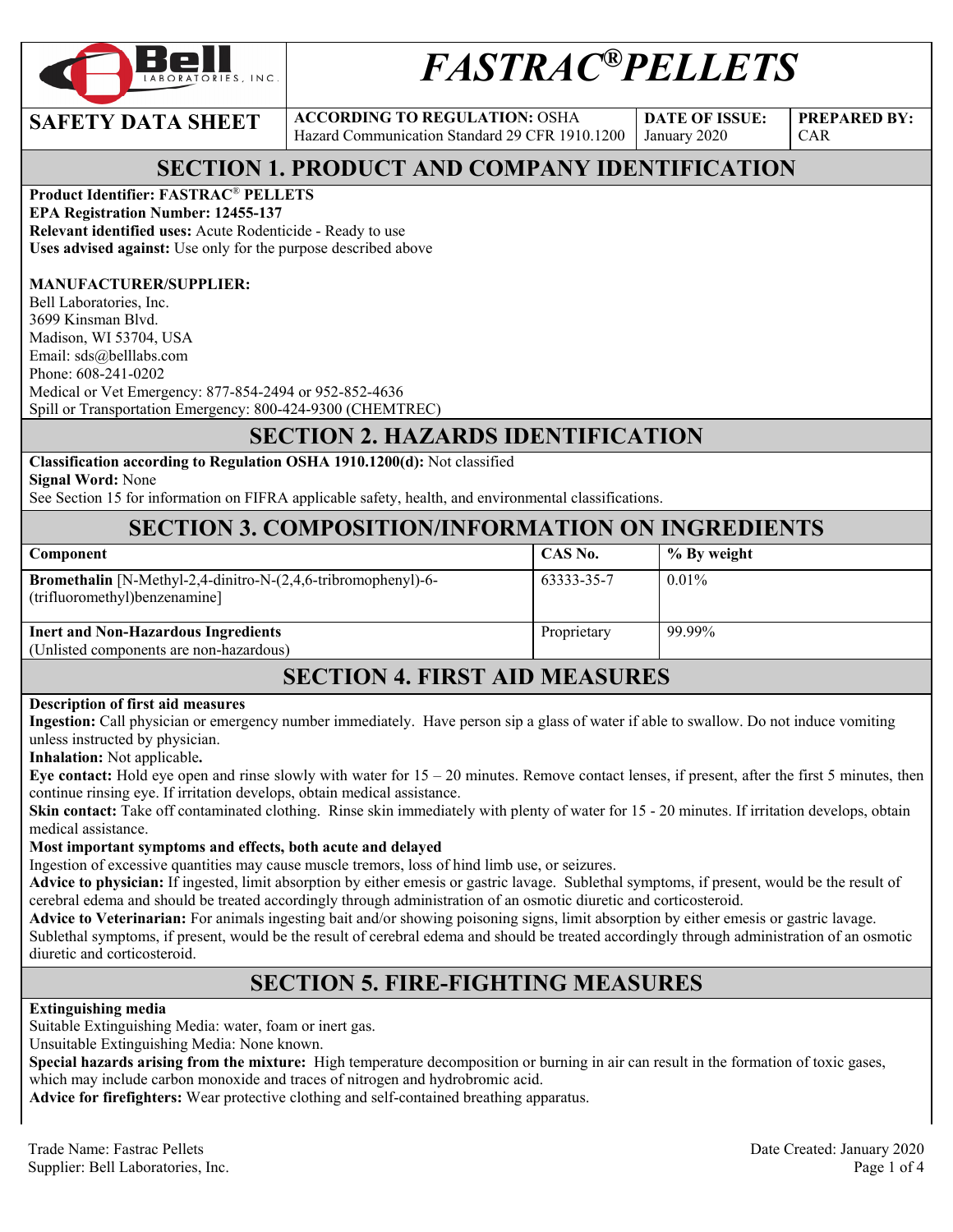#### **SECTION 6. ACCIDENTAL RELEASE MEASURES**

**Personal precautions, protective equipment and emergency procedures**: Gloves should be worn when handling the bait. Collect spillage without creating dust.

**Environmental precautions:** Do not allow bait to enter drains or water courses. Where there is contamination of streams, rivers or lakes contact the appropriate environment agency.

**Methods and materials for containment and cleaning up**

**For Containment:** Sweep up spilled material immediately. Place in properly labeled container for disposal or re-use.

**For Cleaning Up:** Wash contaminated surfaces with detergent. Dispose of all wastes in accordance with all local, regional and national regulations.

**Reference to other sections:** Refer to Sections 7, 8 & 13 for further details of personal precautions, personal protective equipment and disposal considerations.

### **SECTION 7. HANDLING AND STORAGE**

**Precautions for safe handling**: Do not handle the product near food, animal foodstuffs or drinking water. Keep out of reach of children. Do not use near heat sources, open flame, or hot surfaces. As soon as possible, wash hands thoroughly after applying bait and before eating, drinking, chewing gum, using tobacco, or using the toilet.

**Conditions for safe storage, including any incompatibilities:** Store only in original container in a cool, dry place, inaccessible to pets and wildlife. Do not contaminate water, food or feed by storage or disposal. Keep containers closed and away from other chemicals.

### **SECTION 8. EXPOSURE CONTROLS/PERSONAL PROTECTION**

| <b>Established Limits</b> |                 |                 |                     |
|---------------------------|-----------------|-----------------|---------------------|
| Component                 | <b>OSHA</b>     | <b>ACGIH</b>    | <b>Other Limits</b> |
| <b>Bromethalin</b>        | Not Established | Not Established | Not Established     |

**Appropriate Engineering Controls:** Not required

**Occupational exposure limits:** Not established

**Personal Protective Equipment:** 

**Respiratory protection:** Not required

**Eye protection:** Not required

**Skin protection:** Shoes plus socks, and waterproof gloves.

**Hygiene recommendations:** Wash thoroughly with soap and water after handling.

#### **SECTION 9. PHYSICAL AND CHEMICAL PROPERTIES**

| Appearance/Color:<br>Purple granular pellet<br>Sweet grain-like<br>Odor:<br>No Data<br><b>Odor Threshold:</b><br>No Data<br>pH:<br>No Data<br><b>Melting point:</b><br>No Data<br><b>Boiling point:</b><br>No Data<br><b>Flash point:</b><br>No Data<br><b>Evaporation rate:</b><br>No Data<br><b>Flammability:</b><br>No Data<br><b>Upper/lower flammability or explosive limits:</b><br>No Data<br><b>Vapor Pressure:</b><br>No Data<br><b>Vapor Density:</b><br>1.32 g/mL @ $20^{\circ}$ C<br><b>Relative Density:</b><br>No Data<br><b>Solubility (water):</b><br><b>Solubility (solvents):</b><br>No Data<br>No Data<br><b>Partition coefficient: n-octanol/water:</b><br>No Data<br><b>Auto-ignition temperature:</b><br>No Data<br>Decomposition temperature:<br>No Data<br><b>Viscosity:</b> | Information on basic physical and chemical properties |  |
|------------------------------------------------------------------------------------------------------------------------------------------------------------------------------------------------------------------------------------------------------------------------------------------------------------------------------------------------------------------------------------------------------------------------------------------------------------------------------------------------------------------------------------------------------------------------------------------------------------------------------------------------------------------------------------------------------------------------------------------------------------------------------------------------------|-------------------------------------------------------|--|
|                                                                                                                                                                                                                                                                                                                                                                                                                                                                                                                                                                                                                                                                                                                                                                                                      |                                                       |  |
|                                                                                                                                                                                                                                                                                                                                                                                                                                                                                                                                                                                                                                                                                                                                                                                                      |                                                       |  |
|                                                                                                                                                                                                                                                                                                                                                                                                                                                                                                                                                                                                                                                                                                                                                                                                      |                                                       |  |
|                                                                                                                                                                                                                                                                                                                                                                                                                                                                                                                                                                                                                                                                                                                                                                                                      |                                                       |  |
|                                                                                                                                                                                                                                                                                                                                                                                                                                                                                                                                                                                                                                                                                                                                                                                                      |                                                       |  |
|                                                                                                                                                                                                                                                                                                                                                                                                                                                                                                                                                                                                                                                                                                                                                                                                      |                                                       |  |
|                                                                                                                                                                                                                                                                                                                                                                                                                                                                                                                                                                                                                                                                                                                                                                                                      |                                                       |  |
|                                                                                                                                                                                                                                                                                                                                                                                                                                                                                                                                                                                                                                                                                                                                                                                                      |                                                       |  |
|                                                                                                                                                                                                                                                                                                                                                                                                                                                                                                                                                                                                                                                                                                                                                                                                      |                                                       |  |
|                                                                                                                                                                                                                                                                                                                                                                                                                                                                                                                                                                                                                                                                                                                                                                                                      |                                                       |  |
|                                                                                                                                                                                                                                                                                                                                                                                                                                                                                                                                                                                                                                                                                                                                                                                                      |                                                       |  |
|                                                                                                                                                                                                                                                                                                                                                                                                                                                                                                                                                                                                                                                                                                                                                                                                      |                                                       |  |
|                                                                                                                                                                                                                                                                                                                                                                                                                                                                                                                                                                                                                                                                                                                                                                                                      |                                                       |  |
|                                                                                                                                                                                                                                                                                                                                                                                                                                                                                                                                                                                                                                                                                                                                                                                                      |                                                       |  |
|                                                                                                                                                                                                                                                                                                                                                                                                                                                                                                                                                                                                                                                                                                                                                                                                      |                                                       |  |
|                                                                                                                                                                                                                                                                                                                                                                                                                                                                                                                                                                                                                                                                                                                                                                                                      |                                                       |  |
|                                                                                                                                                                                                                                                                                                                                                                                                                                                                                                                                                                                                                                                                                                                                                                                                      |                                                       |  |
|                                                                                                                                                                                                                                                                                                                                                                                                                                                                                                                                                                                                                                                                                                                                                                                                      |                                                       |  |
|                                                                                                                                                                                                                                                                                                                                                                                                                                                                                                                                                                                                                                                                                                                                                                                                      |                                                       |  |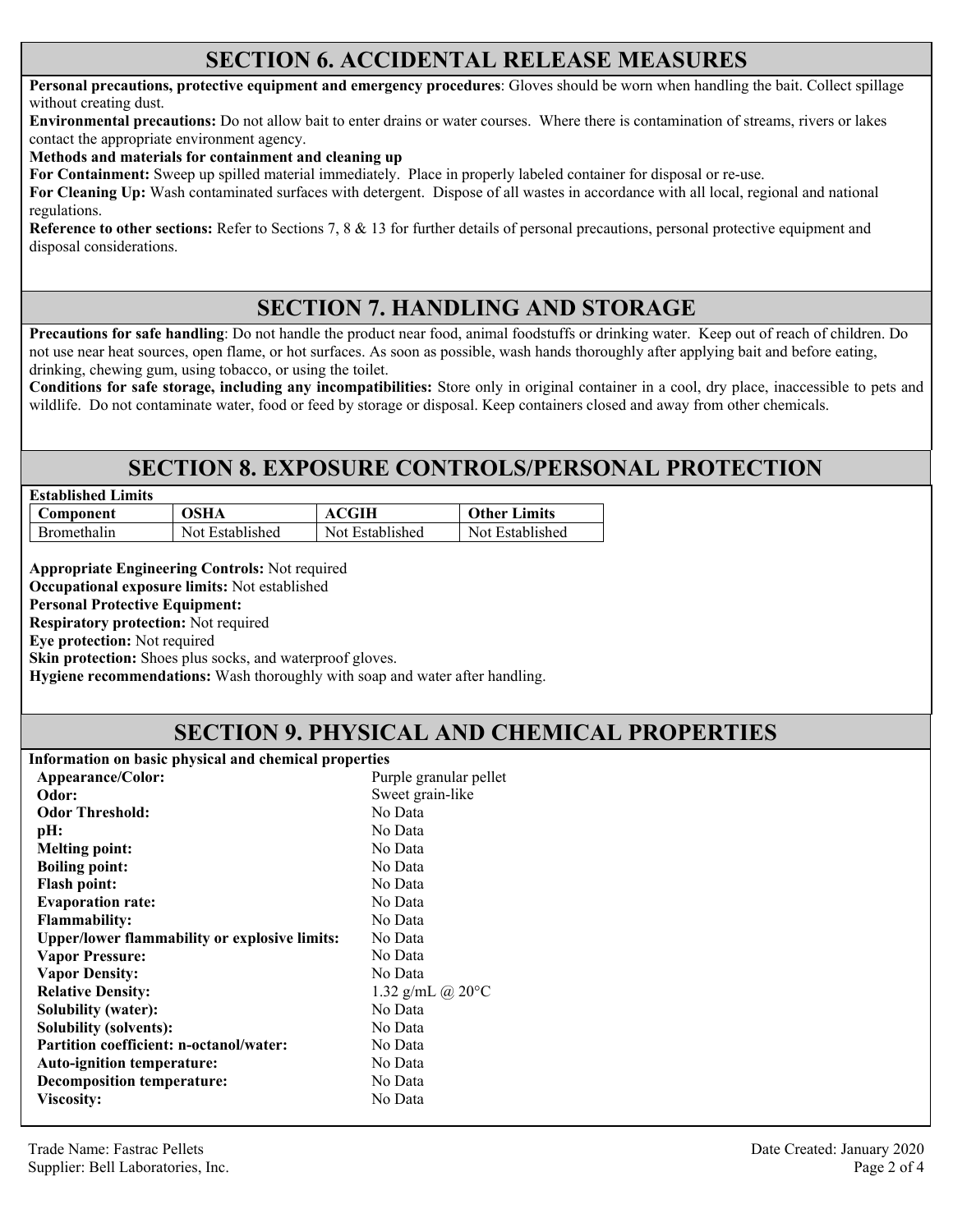# **SECTION 10. STABILITY AND REACTIVITY**

**Reactivity:** Stable when stored in original container in a cool, dry location.

**Chemical stability:** Stable when stored in original container in a cool, dry location.

**Possibility of hazardous reactions:** Refer to Hazardous decomposition products

**Conditions to avoid:** Avoid extreme temperatures (below 0°C or above 40°C).

**Incompatible materials**: Avoid strongly alkaline materials.

**Hazardous decomposition products:** High temperature decomposition or burning in air can result in the formation of toxic gases, which may include carbon monoxide and traces of nitrogen and hydrobromic acid.

# **SECTION 11. TOXICOLOGICAL INFORMATION**

**Information on toxicological effects** 

**Acute Toxicity** 

**LD50, oral (ingestion):** >5000 mg/kg (rats) (Bromethalin Rat LD50 oral: 10.7 (males), 9.1 (females) mg/kg bw).

**LD50, dermal (skin contact):** > 5001 mg/kg (rats) (Bromethalin rabbit LD50 dermal: 2000 mg/kg bw).

**LC50, inhalation:** Product is a granular pellet and therefore exposure by inhalation is not relevant.

**Skin corrosion/irritation:** Not irritating to skin.

**Serious eye damage/Irritation:** Not irritating to eyes.

**Respiratory or skin sensitization:** Dermal sensitization: Not a Sensitizer (Guinea pig maximization test).

**Germ cell mutagenicity:** Contains no components known to have a mutagenetic effect.

**Carcinogenicity:** Contains no components known to have a carcinogenetic effect**.** 

| Jomponents | VTD<br>. . | $\mathbf{D}$ | лен<br>VOLLA |
|------------|------------|--------------|--------------|
| nethalin   | Noi        | Not.         | listed       |
| . ) I '    | listed     | listed       | -Not         |

**Reproductive Toxicity:** No data

**Aspiration Hazard:** Not applicable. Product is a granular pellet.

**Target Organ Effects:** None.

#### **SECTION 12. ECOLOGICAL INFORMATION**

**Ecotoxicity Effects:** This product is extremely toxic to birds and mammals. Do not apply this product directly to water, where surface water is present or to intertidal areas below the mean high water mark. Carefully follow label cautions and directions to reduce hazards to children, pets and non-target wildlife.

**Persistence and degradability:** Product is inherently biodegradable.

**Bioaccumulative potential:** Not determined. Bromethalin water solubility is extremely low (< 0.1mg/l).

**Mobility in Soil:** Not determined. Mobility of bromethalin in soil is considered to be limited.

**Other adverse effects:** None.

# **SECTION 13. DISPOSAL CONSIDERATIONS**

Do not contaminate water, food or feed by storage or disposal.

**Pesticide Storage:** Store only in original container in a cool, dry place inaccessible to children and pets. Keep containers closed and away from other chemicals.

**Pesticide Disposal:** Wastes resulting from the use of this product according to the label instructions must be disposed of as specified on the product label. **RCRA waste status:** This product is not regulated as a hazardous waste under Federal law. State and local regulation may affect the disposal of this product. Consult your state or local environmental agency for disposal of waste generated other than by use according to label instructions.

**Container Handling:** Non-refillable container. Do not reuse or refill this container. [Plastic:] Offer for recycling or reconditioning; or puncture and dispose of in a sanitary landfill; or by incineration. In most states, burning is not allowed. [Paper:] Dispose of empty container by placing in trash, at an approved waste disposal facility or by incineration. In most states, burning is not allowed. **RCRA Waste Status:** This product is not regulated as a hazardous waste under Federal law.

# **SECTION 14. TRANSPORT INFORMATION**

Trade Name: Fastrac Pellets Date Created: January 2020 Supplier: Bell Laboratories, Inc. 2008 and 2008 and 2008 and 2008 and 2008 and 2008 and 2008 and 2008 and 2008 and 2008 and 2008 and 2008 and 2008 and 2008 and 2008 and 2008 and 2008 and 2008 and 2008 and 2008 and 2008 and **UN number:** Not regulated **UN proper shipping name:** Not regulated **Transport hazard class(es):** Not regulated **Packing group:** Not regulated **Environmental Hazards DOT Road/Rail:** Not considered hazardous for transportation via road/rail. **DOT Maritime:** Not considered hazardous for transportation by vessel. **DOT Air:** Not considered hazardous for transportation by air. **Freight Classification:** LTL Class 60 **Transport in bulk according to Annex II of MARPOL 73/78 and the IBC code:** Not applicable **Special precautions for user:** None